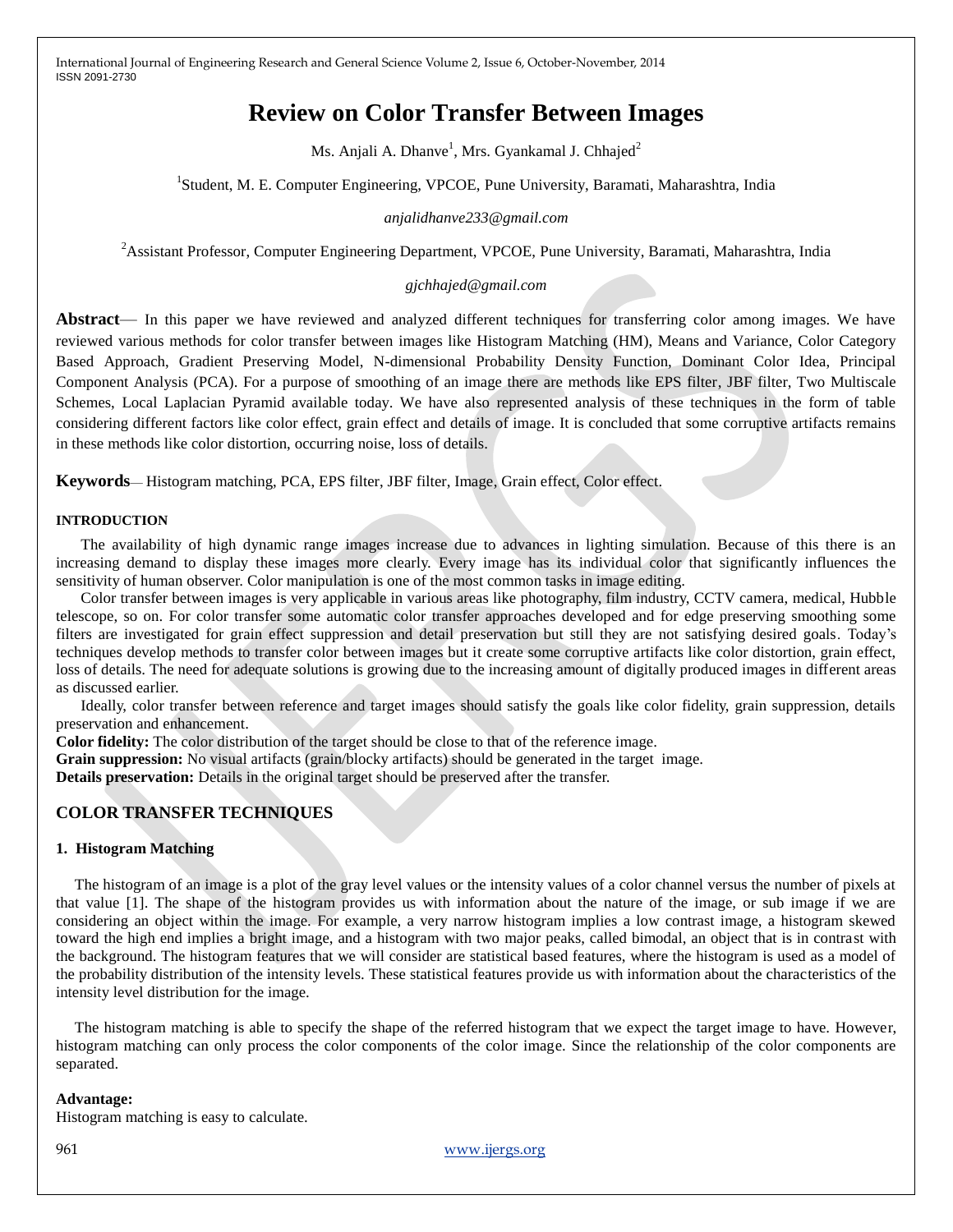# **Limitation:**

Histogram matching approach produces the unsatisfactory look, e.g. grain effect, color distortion.

# **2. Means and Variance**

Reinhard et al. [2] firstly proposed a way to match the means and variances between the target and the reference image. The means and standard deviations are compute for each axis separately in correlated Lαβ color space.

Ruderman et al. developed a color space, called Lαβ, which minimizes channels correlation. Means and Variance contains mainly two steps:

# *2.1 Color space conversion*

Reinhard first converted RGB color space into Lαβ color space.

# (a) RGB To XYZ

This conversion depends on the phosphors of the supervise that the image was originally intended to be displayed on.

# (b) XYZ To LMS

The data in this color space shows a great compact of skew, which can largely eliminate by transferring the data to logarithmic space.

 $L = \log L$  $M = logM$  $S = \log S$ 

# (c) LMS ToLαβ

Thiscompute decorrelation between the three axes using principal components analysis (PCA). Assume the *L* channel as red, the *M* as green, and the *S* as blue, this is a variant of many opponent-color models.

Achromatic  $r + g + b$ Yellow–blue  $r + g - b$ 

Red–green  $r - g$ 

# *2.2 Compute means and variance*

Compute the means and standard deviations for each axis separately in  $L\alpha\beta$  space.

Following steps are taken in this approach:

i) Subtract the mean from the data points.

ii) Scale the data points comprising the synthetic image by factors determined by the respective standard deviations. After this transformation, the resulting data points have standard deviations that will be conventional to the photograph. Finally, it converted the result back to RGB passing through log LMS, LMS, and XYZ color spaces.

# **Limitation:**

The means and variance matching was produce slight grain effect and major color distortion.

# **3. Color Category Based Approach**

To prevent from the grain effect, Chang et al. [3], [1] proposed a color category based approach that categorized each pixel as one of the basic categories. Then a convex hull was generated in  $\text{La}\beta$  color space for each category of the pixel set, and the color transformation was applied with each pair of convex hull of the same category. Following steps conduct in this method as:

# *3.1. Handling the Illuminant Color in Images*

First, apply the color-by-correlation method [9] to estimate the illuminant color. Each pixel color is transformed using the VonKries equation. The color-by-correlation method works well, but in case the estimation is not performed correctly.

# *3.2. Color Naming Method*

Each pixel is categorized to BCCs(Basic Color Categories). The color naming method consists of two steps:

i) Initial color naming

ii) Fuzzy color naming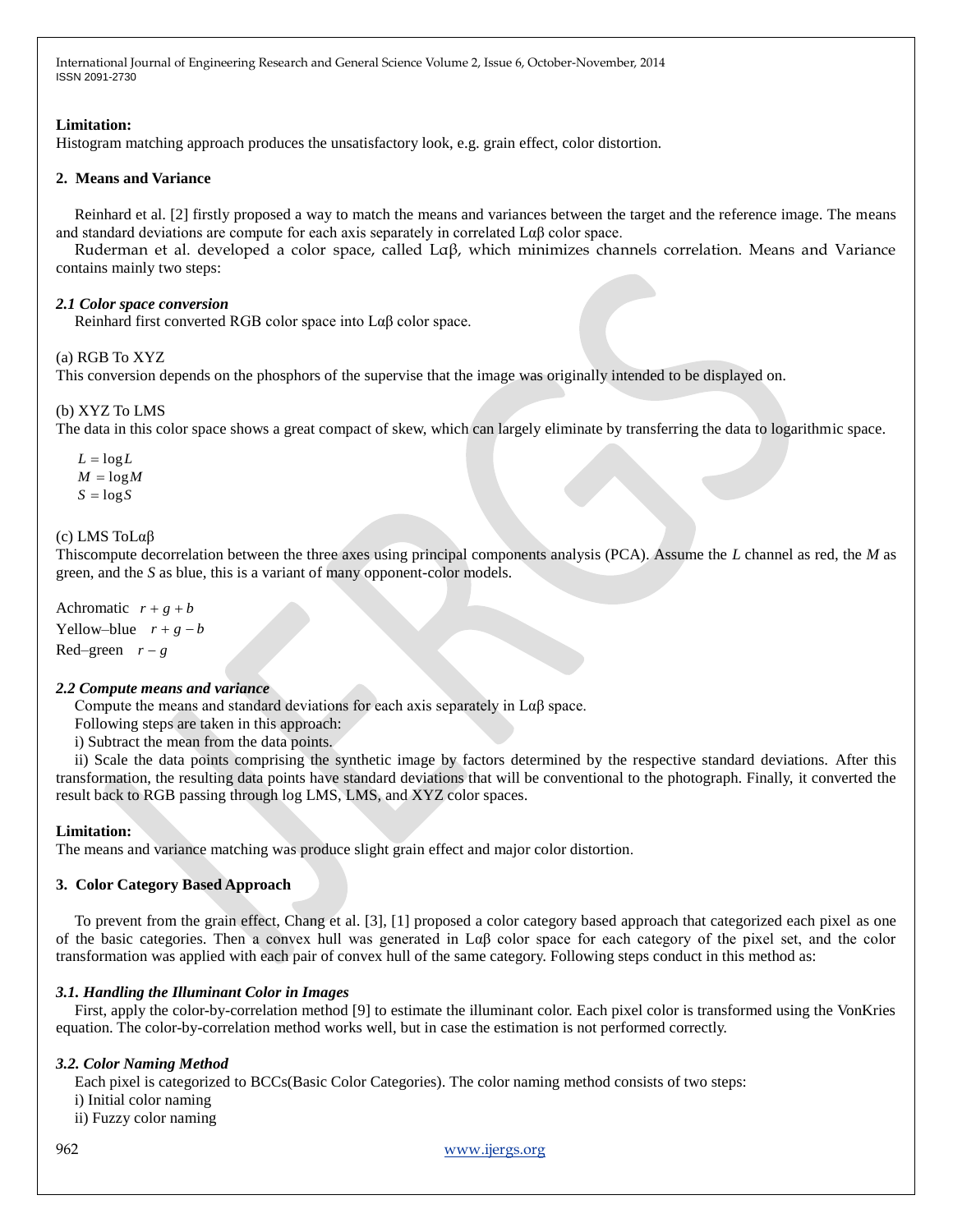#### *3.3 Compute Related Color Values in the Chromatic Categories*

Basic convex hull is a convex hull that encloses all of the pixel color values within the basic color category. If the color distribution in the input image is smaller than that of the reference image, then the distribution keeps its original size. This guarantees that no pseudo contours will appear between pixels that belong to the same BCC (Basic Color Categories).

### *3.4 Compute Related Color Values in the Achromatic Categories*

It separates the achromatic categories from chromatic categories. Because it is important that shadows or highlights of image remains same even after the color transformation. It separates the color transformations of achromatic pixels from the chromatic pixels. It balances the tones in the input and output images. It also deals with shadow or highlight regions for more accuracy.

#### *3.5 Transferring Colors*

The final equivalent color value of the pixel is computed by linearly interpolating the equivalent color values in each category. After this use the illuminant color of the reference image using the Von Kries equation.

### **Advantage:**

Color Category-Based Approach was easily and quickly created a color transformed image or video.

#### **Limitations:**

The color-by-correlation method considered as an illuminant estimation method. If the numbers of surfaces are small, then the estimation ability is decrease.

#### **4. Gradient Preserving Model**

Xiao and Ma proposed a gradient-preserving model [6] to convert the transfer processing to an optimization, and balanced the color distribution and the detail performance.

A gradient mesh is a regularly connected 2D grid. The primal component of a gradient mesh is a Ferguson patch, which is determined by four nearby control points. Different from raster images, gradient meshes are defined in a parametric domain and have curvilinear grid structures. Based on gradient meshes, image objects are represented by one or more planar quad meshes, each forming a regularly connected grid. Every grid point has the position, color, and gradients. The image represented by gradient meshes is then determined by bicubic interpolation of these specified grid information. A grid point in a gradient mesh not only has color as a pixel does in an image, but also has color gradients defined in parametric domain.

In gradient preserving model, it used an extended PCA-based transfer to handle the color range, and propose a minimization scheme to generate color characteristics. These characteristics of source image are more similar to that of the reference image. Afterwards, a gradient-preserving algorithm is performed to suppress local color inconsistency. Finally, it develop a multi-swatch transfer scheme to provide more user control on color appearance.

#### **Advantages:**

Gradient preserving model maintain the grid structure of gradient meshes as well as achieve fast performance. By using fusion-based minimization scheme it improve the quality of the recolored gradient mesh. For flexible user control a multi-swatch color transfer scheme is developed.

#### **Limitation:**

Global optimal solution usually required large computational cost.

# **5. N-dimensional Probability Density Function**

Pitiéet al. [7], proposed an N-dimensional probability density function transfer approach to reduce the high-dimensional PDF matching problem to the one-dimensional PDF matching by Radon Transform[9]. This operation can reduce the color correlation and keep the color distribution of the transferred result consistent with that of the reference image. As the pixel intensity is changed it would lead to the change in the variance of image. Therefore, the Poisson reconstruction was introduced to medication the result.

In this method  $f(x)$  and  $g(y)$  are the pdf of X and Y, the original and target N-dimensional continuous random variables respectively. For example in color transfer, the samples  $x_i$  of X encapsulate the three color components  $x_i = (r_i, g_i, b_i)$ . The goal is to find a continuous mapping function t that transforms f in g.

**Dimension:** $N = 1$ . This is a well known problem which offers a simple solution:

$$
t(x) = C_Y^{-1}(C_X(x))
$$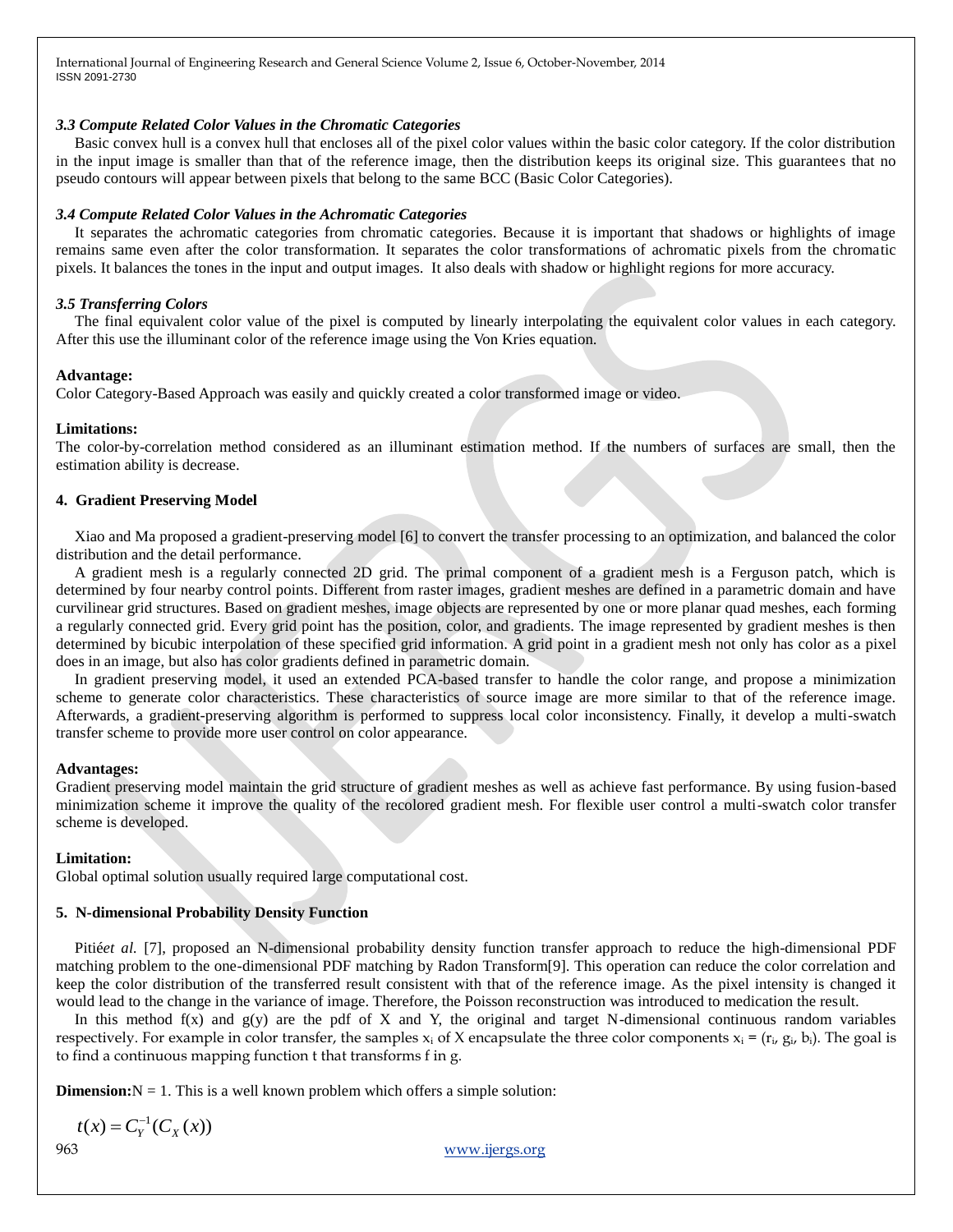Where,  $C_X$  and  $C_Y$  are the cumulative pdfs of X and Y. This can be easily solved using discrete lookup tables.

**Dimension:**  $N \ge 2$ . The idea is to reduce the problem from N dimensions to the 1-dimensional case. The projections of the Ndimensional samples for X and Y are computed along the axis. Matching these two marginal using the previous 1D pdf matching scheme results in a 1D mapping. This mapping can be applied along the axis to transform the original N-dimensional samples. The new distribution of the transformed original samples is proved to be actually closer to the target distribution than before transformation.

#### **Advantages:**

The pdf transfer operates in 1D so, the overall algorithm has a linear computational complexity of O(M),where M is the number of samples processed. It means that N-dimensional probability density function required low computation costs. If more bins are present in the histogram then this method achieve higher accuracy in the color mapping.

#### **6. Dominant Color Idea**

Dong et al. [8] proposed a dominant color idea for color transfer. When the amount of dominant colors of the target was consistent with that of the reference, the color of the reference would be transferred to obtain a satisfactory result.

#### **Limitation:**

When the amount of dominant colors was not balanced, the unsatisfactory result would be produced.

# **7. Principal Component Analysis (PCA)**

Abadpour*et al.* [13] proposed the principal component analysis (PCA) and created a low correlated and independent color space to minimize color correlation.

The PCA approach is done as follows:

i) As per the given source image and the given reference image it create destination image. Firstly, both images are pass to the FPCAC. The results of the clustering are the two sets of membership maps. It describe the membership of each pixel in the source to that of each pixel of reference image. This is measured with respective to the cluster parameters. Here, the number of the clusters which should be input to the FPCAC.

ii) Now, using all the pixels in the reference image that belong to the some cluster, it produces the intermediate image. In fact, the set of artificial images make a pallet for the source image. In the same way the pallet for the reference image is produced.

iii) Now, for the color vector in the source image is a result image*.*

# **EDGE PRESERVING SOOTHING**

The grain effect can be considered as a special type of noises, and it can be removed by linear smoothing. Even though the linear smoothing can remove the grains, the over-blurring destroys the original image details and decrease the sharpness of edges.

# **1. Edge Preserving Smoothing (EPS)**

Edge-preserving smoothing (EPS) filters [9], are proposed to overcome the problem of over-blurring and low sharpness of edges. They can prevent the edge blurring by linear filtering according to their intensity or gradient-aware properties.

# **2. Joint Bilateral Filter (JBF)**

Joint bilateral filter (JBF) [10], is the first guided edge-preserving smoothing method. The JBF exploits the pixel intensity of the reference which is correlated to the target to improve the filtering effect. This is a non-linear filter, where the weight of each pixel is computed using a Gaussian in the spatial domain multiplied by an influence function in the intensity domain that decreases the weight of pixels with large intensity differences.

#### **Advantages**

JBF preserve edges in smoothing process. It is a simple and intuitive. It is a non iterative method.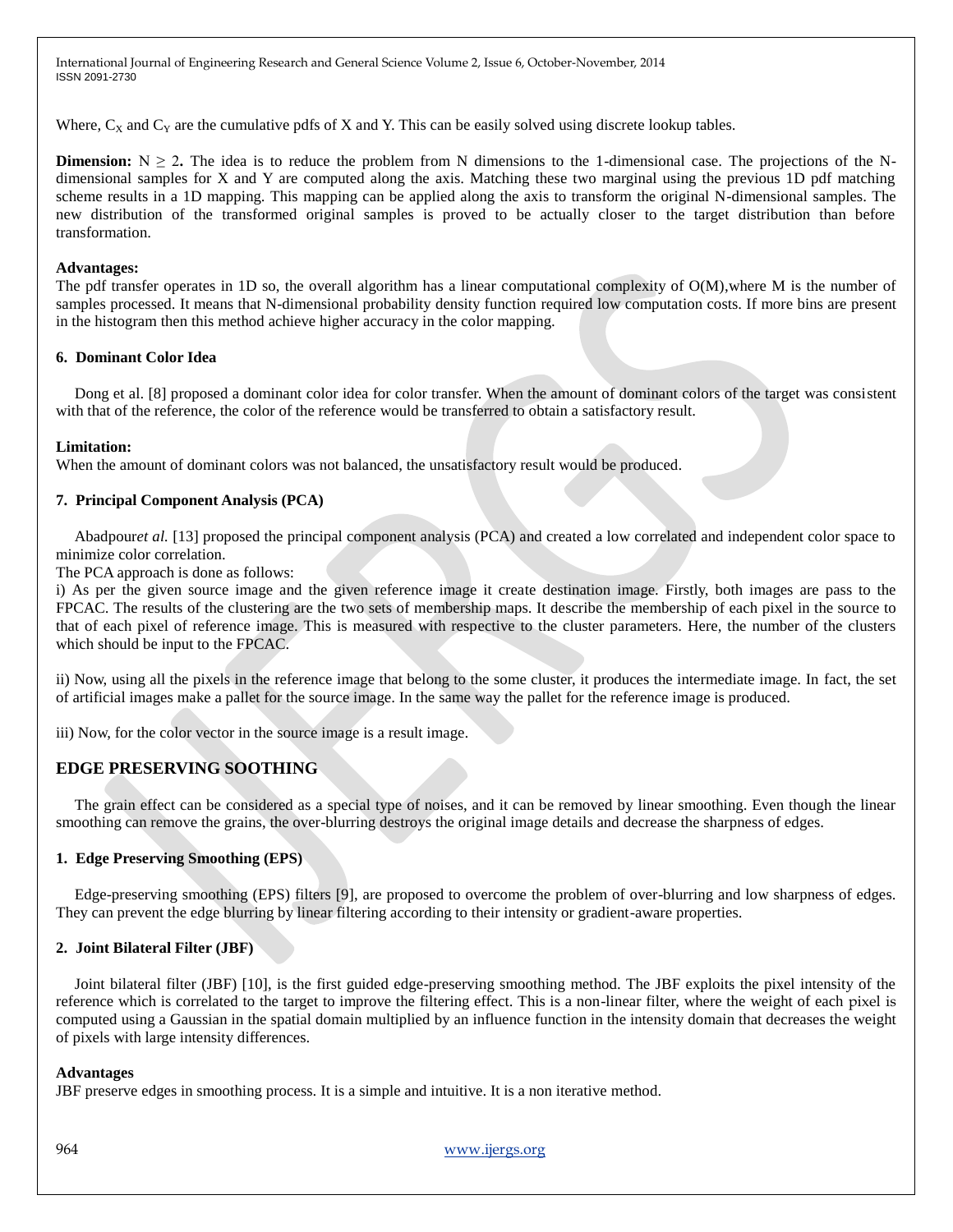# **Limitations:**

Like the bilateral filter (BLF), JBF cannot avoid the halo artifact and gradient reversal problem. This method does not preserve gradients.

#### **3. Two Multiscale Scheme**

Fattal et al. [11] proposed an elaborate scheme for details, but their adoptive bilateral decomposition has defects as aforementioned. Farbman et al. [12] proposed two multiscale schemes which are simpler than Fattals, because the WLS-based decomposition overcomes the defects of bilateral decomposition. Farbman et al. [13] introduced the diusion maps as a distance measurement to replace the Euclidean distance in their weighted least square filter.

#### **Limitation**

Two multiscale schemes create halo artifact.

#### **4. Local Laplacian Pyramid**

Paris et al. [14] explored the local Laplacian pyramid to yield the edge-preserving decomposition for fine-level detail manipulation.

#### **5. Guided Filter**

Guided filter derived from a local linear model. The guided filter generates the filtering output by considering the content of a guidance image. This guidance image can be the input image itself or different image. This filter can perform as an edge-preserving smoothing operator like the popular bilateral filter. This has better behavior near the edges. It also has a theoretical connection with the matting Laplacian matrix. It is a more generic concept than a smoothing operator and can better utilize the structures in the guidance image. This approach can be done by following ways:

(a) First define a general linear translation-variant filtering process. It includes a guidance image, an input image, and an output image.

(b) Now define the guided filter and its kernel.

i) The local linear model ensures that filter output has an edge only if input image has an edge.

ii) To determine the linear coefficients by minimizing the difference between filter output and the filter input.

iii) Find linear regression.

iv) Apply the linear model to all local windows in the whole image.

#### **Advantages**

The guided filter has a fast and non-approximate linear-time algorithm. Its computational complexity is independent of the filtering kernel size.

# **Limitations**

Guided filter may create halo artifact near edge of image. As Guided filter is based on local operator, it is not directly applicable for sparse inputs like strokes.